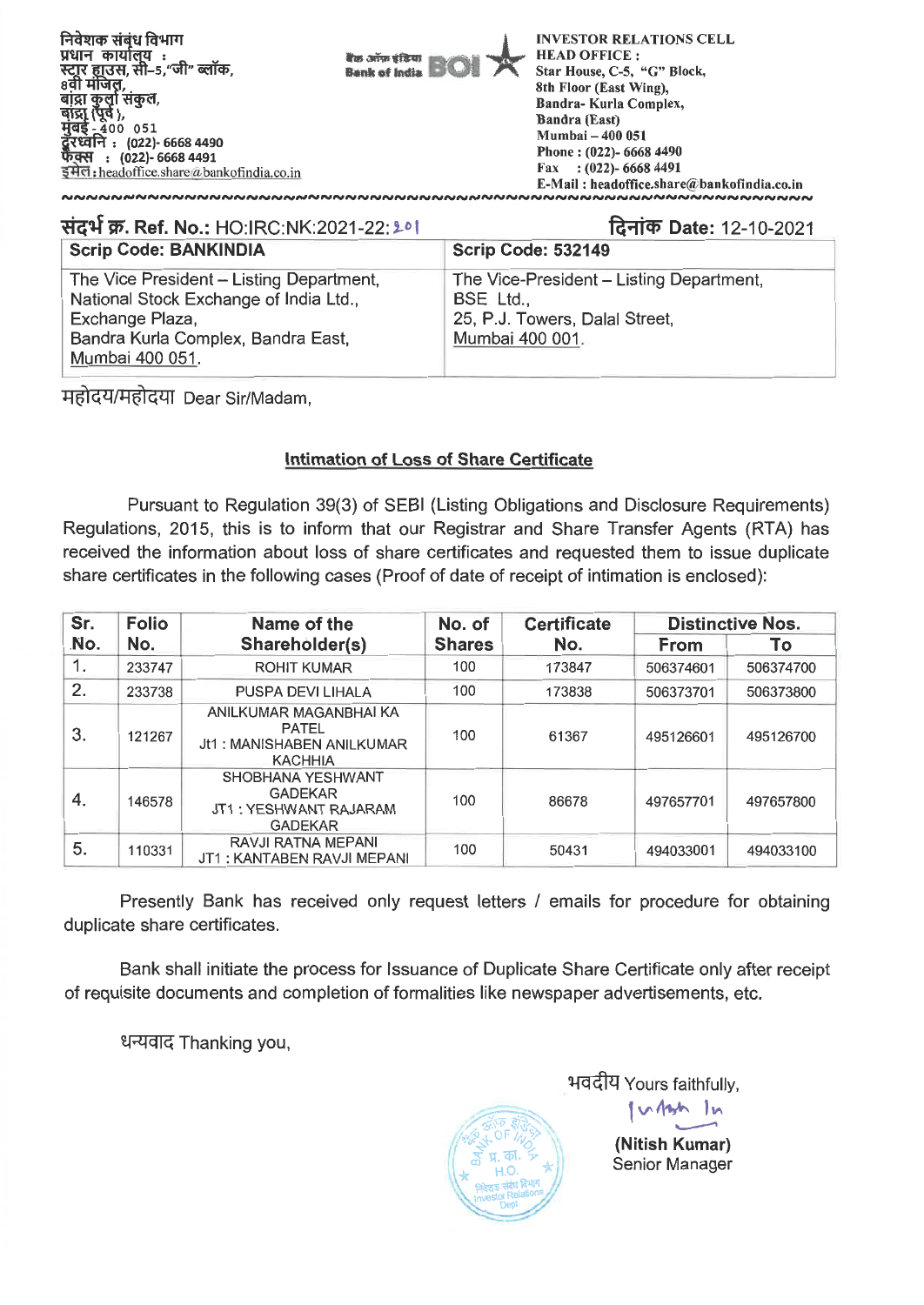| From:               | bssduplicate@bigshareonline.com                                                 |
|---------------------|---------------------------------------------------------------------------------|
| Sent:               | Monday, October 11, 2021 4:39 PM                                                |
| To:                 | Rajesh Venkataraj Upadhya; Investor Relations Department                        |
| Cc:                 | ganesh@bigshareonline.com; jibu@bigshareonline.com;                             |
|                     | bhagwan@bigshareonline.com; Bssduplicate@Bigshareonline.Com                     |
| Subject:            | Duplicate Share Intimations Received On : 20211011 BANK OF INDIA - EQUITY Folio |
|                     | no: 233747                                                                      |
| <b>Attachments:</b> | 547469.pdf                                                                      |

**UTION:** This email originated from a source outside Bank of India. Do not click on links or open attachments unless you recognize the sender and you know the content is safe

Dear Sir/Ma'am,

Please be informed that in terms of the provisions of the SEBI (LODR) Regulations, 2015, the Company is required to submit information regarding loss of share certificates and issue of duplicate certificates, to the stock exchange within two days of its getting information. Further, the said intimation has to be filed only through the mode of NEAPS filing for NSE and on listing.bseindia.com for BSE and not via hard copy submission.

Accordingly, we are sharing herewith the receipt of the following request for loss of share certificate of the Company by shareholders, to enable you to comply with the said regulatory requirement within the timelines prescribed.

| Client Name                     |           |           | Cert. No   Dist. No From   Dist. NO. To   Folio No.   Quantity |     | Name        | $JH1$ JH 2 |
|---------------------------------|-----------|-----------|----------------------------------------------------------------|-----|-------------|------------|
| BANK OF INDIA - EQUITY   173847 | 506374601 | 506374700 | 233747                                                         | 100 | ROHIT KUMAR |            |

Should you have any queries in respect of the aforesaid instruction kindly revert back.

Regards,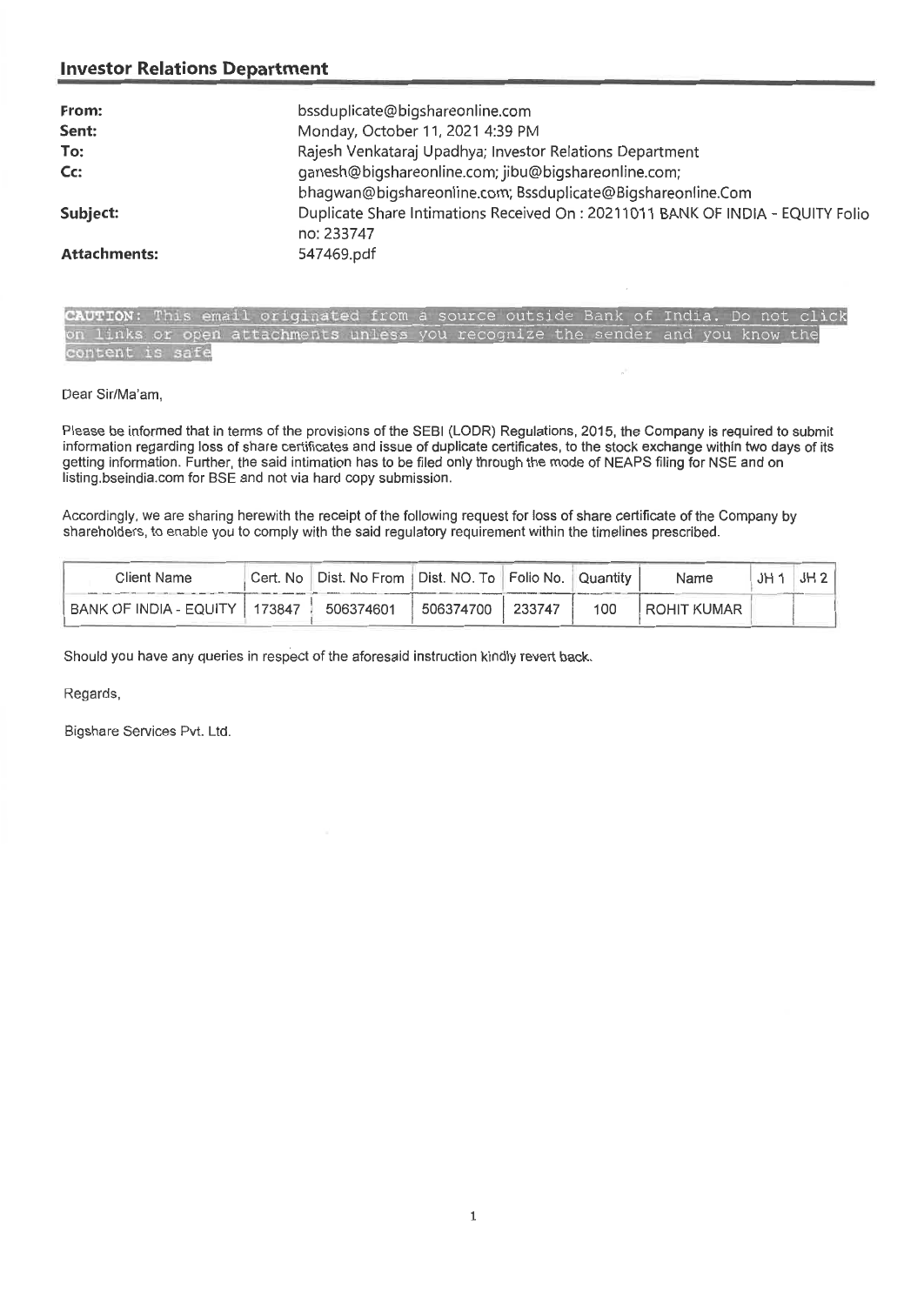$P20$ 

The Company Secretary,

Bigshare Services Pvt Ltd 1st Floor, Bharat Tin Works Building, Opp. Vasant Oasis, Makwana Road, Marol, Andheri (East), Mumbai 400059, India.

To, <u>**DVGS2** BIGSHARE SERVICES PVT. LTD.</u><br>
RECEIVED<br>
Subject to Volttcation AA' Sion.: 547469

Dated  $-4^{\text{th}}$  October 2021

Subject- Request Letter for Rectification of name in share certificate, **Folio no- 233747.** 

#### **Sir/Ma'am,**

I hold 100 shares of your client company **"Bank of India"** with Folio no-233747, Named- Rohit Kumar Lihala but in the share certificates the name mentioned is **Rohit Kumar**, all my documents attested with the letter has **"Rohit Kumar Lihala"** as name and also I have made an affidavit for the same as asked by you , so it is a request letter for rectification of my name in share certificate. Please do consider this letter and do issue my share certificates in my full name **"Rohit Kumar Lihala".** Kindly do send me the physical shares in my address.

#### **Address**

Rohit Kumar Lihala

Shiva Electricals,

D s road, Angul

Odisha — 759122

**Thanks and regards** 

ighhal

Rohit Kumar Lihala

Angul

Contact- 9437112521 E-mail- lihal@rediffmail.com Pan no- AAHPL6129N

|                         | FECEN D |  |
|-------------------------|---------|--|
| Subject to Merification |         |  |
|                         |         |  |
| COCEEA B                |         |  |
|                         |         |  |
|                         |         |  |

- 学校 2歳(10:00)39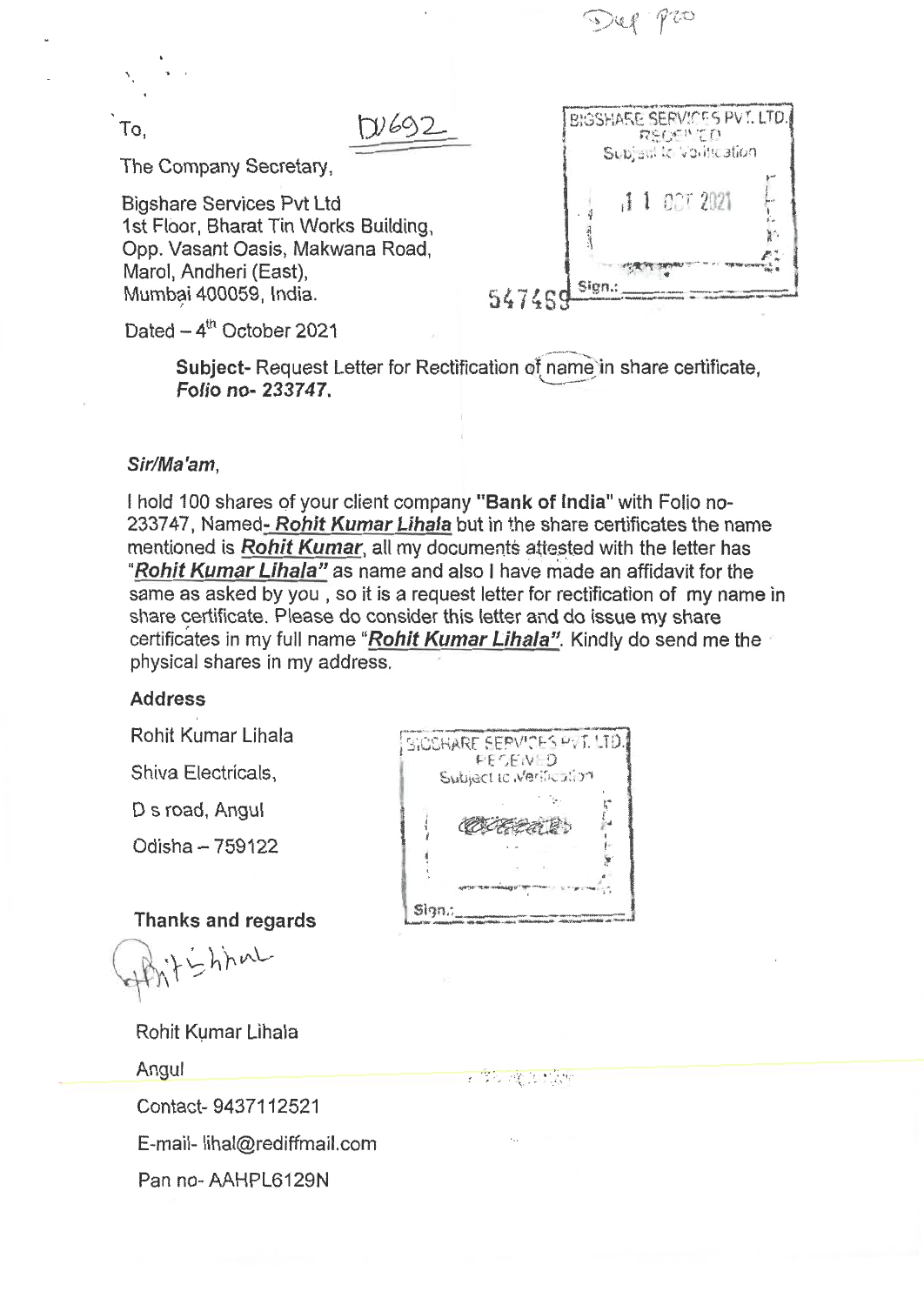| From:               | bssduplicate@bigshareonline.com                                                 |
|---------------------|---------------------------------------------------------------------------------|
| Sent:               | Monday, October 11, 2021 4:40 PM                                                |
| To:                 | Rajesh Venkataraj Upadhya; Investor Relations Department                        |
| Cc:                 | ganesh@bigshareonline.com; jibu@bigshareonline.com;                             |
|                     | bhagwan@bigshareonline.com; Bssduplicate@Bigshareonline.Com;                    |
|                     | Bssduplicate@Bigshareonline.Com                                                 |
| Subject:            | Duplicate Share Intimations Received On : 20211011 BANK OF INDIA - EQUITY Folio |
|                     | no: 233738                                                                      |
| <b>Attachments:</b> | 547468.pdf                                                                      |

**UTION;** This email originated from a source outside Bank of India. Do not click on links or open attachments unless you recognize the sender and you know the content is safe

Dear Sir/Ma'am,

Please be informed that in terms of the provisions of the SEBI (LODR) Regulations, 2015, the Company is required to submit information regarding loss of share certificates and issue of duplicate certificates, to the stock exchange within two days of its getting information. Further, the said intimation has to be filed only through the mode of NEAPS filing for NSE and on listing.bseindia.com for BSE and not via hard copy submission.

Accordingly, we are sharing herewith the receipt of the following request for loss of share certificate of the Company by shareholders, to enable you to comply with the said regulatory requirement within the timelines prescribed.

| Client Name                     | Cert. No [Dist. No From   Dist. NO. To   Folio No. |           |        | Quantity         | Name                | .IH | JH2 |
|---------------------------------|----------------------------------------------------|-----------|--------|------------------|---------------------|-----|-----|
| BANK OF INDIA - EQUITY 1 173838 | 506373701                                          | 506373800 | 233738 | 100 <sub>1</sub> | PUSPA DEVI LIHALA I |     |     |

Should you have any queries in respect of the aforesaid instruction kindly revert back.

Regards,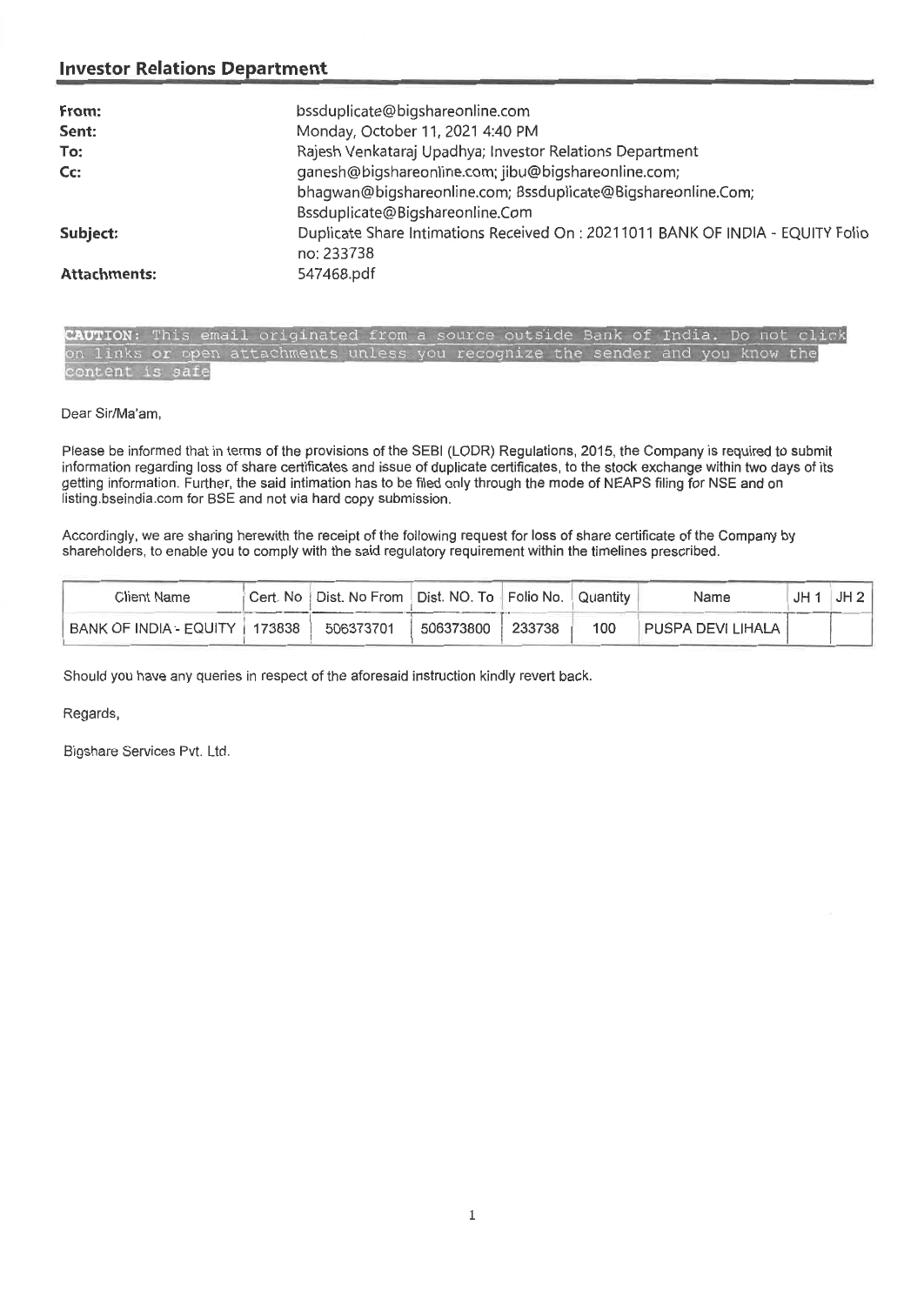To,

The General Manager,

Bigshare Services Pvt Ltd 1st Floor, Bharat Tin Works Building, Opp. Vasant Oasis, Makwana Road, Marol, Andheri (East), Mumbai 400059, India.

Dated  $-5<sup>th</sup>$  October 2021

Subject- Request Letter for Issuing Duplicate Physical Shares, **Folio no- 233738** 

#### **Sir/Ma'am,**

I hold **100** shares of your client company **"Bank of India"** with Folio no- 233738, Named- Puspa Devi Lihala, and in it got lost during shifting houses. I wanted my physical shares back, so it is a request letter for the same. Please do consider this letter, as a request for issuance of duplicate share certificates to me.

As per direction provided by your letter no BSS/OBJ/1786/AMI/DU6812/Q0424 , I have tried to arrange most of the prescribed documents and all the following documents are true and fair to my best of belief and knowledge.

- 1. Cancelled Cheque
- 2. Questionnaire Form
- 3. Affidavit
- 4. Indemnity Agreement WITH witness's signature
- 5. Fir Copy, with required corrections
- 6. PAN card
- 7. Aadhar Card
- 8. Voter ID Card
- 9. Sign Verification
- 10. Gas Bill

Please also change the old address to new address , for that I have provided you the new and old address proof with this.

New address Puspa Devi Lihala Lihala Niwas, Near mirania Tower, Gandhi Marg, Angul, Odisha -759122

**Thanks and regards** 

20pta Dei Librala

BIRSHARE SERVICES PVT. LTD. REGEIVED<br>Subject to Varification r 1 1 act 2021 f4. Sign.: Filt-g-1 eg

PUSPA DEVI LIHALA

Angul.

Contact-9437112521

E-mail- lihal@rediffmail.com

Pan no- AAVPL2864J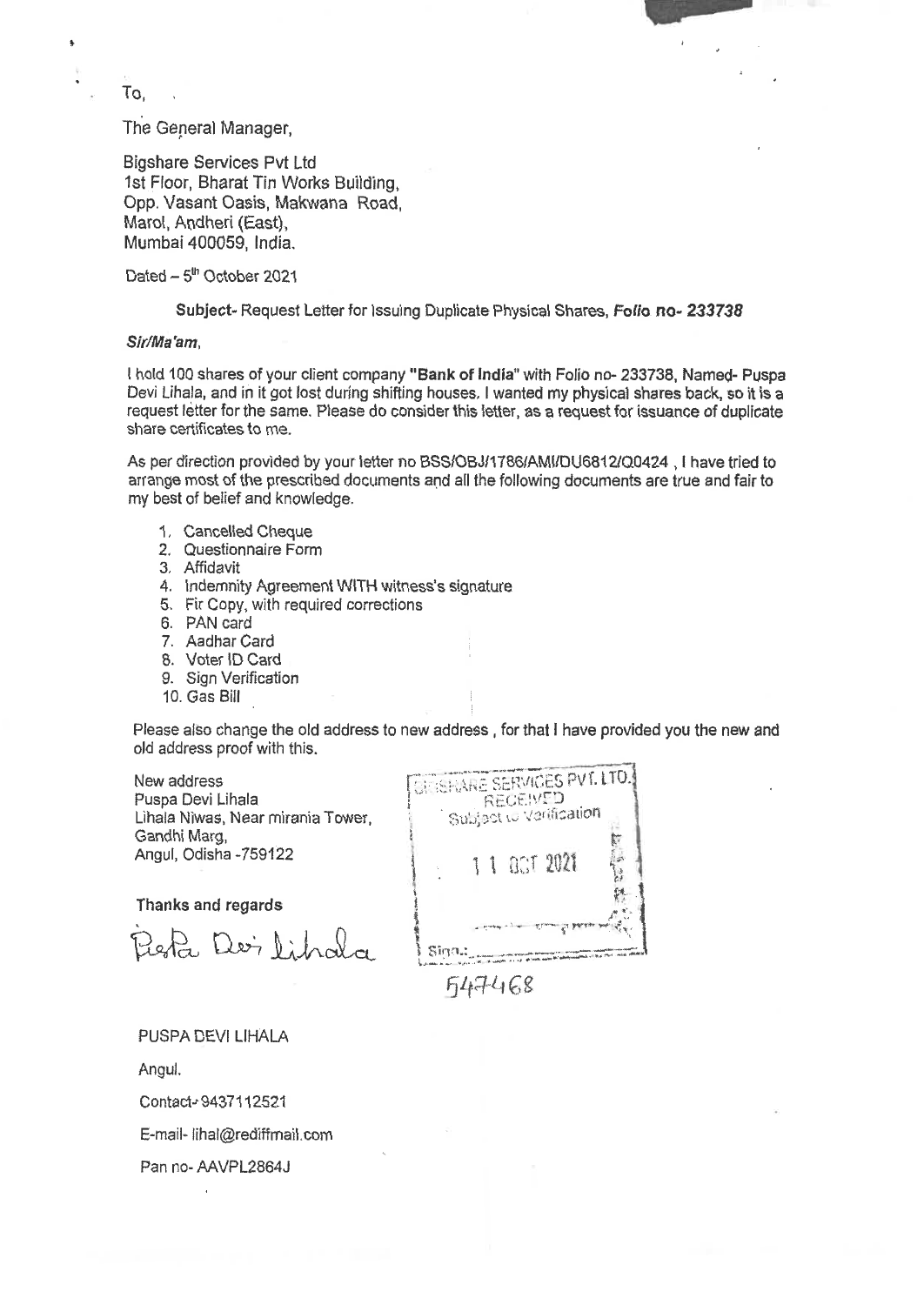| From:               | bssduplicate@bigshareonline.com                                                 |
|---------------------|---------------------------------------------------------------------------------|
| Sent:               | Monday, October 11, 2021 5:15 PM                                                |
| To:                 | Rajesh Venkataraj Upadhya; Investor Relations Department                        |
| $Cc$ :              | ganesh@bigshareonline.com; jibu@bigshareonline.com;                             |
|                     | bhagwan@bigshareonline.com; Bssduplicate@Bigshareonline.Com                     |
| Subject:            | Duplicate Share Intimations Received On : 20211011 BANK OF INDIA - EQUITY Folio |
|                     | no: 121267                                                                      |
| <b>Attachments:</b> | 547480.pdf                                                                      |

**UTION:** This email originated from a source outside Bank of India. Do not click on links or open attachments unless you recognize the sender and you know the content is safe

Dear Sir/Ma'am,

Please be informed that in terms of the provisions of **the SEBI (LODR) Regulations, 2015, the Company is required to submit**  information regarding loss of share **certificates and issue of duplicate certificates, to the stock exchange within two days of its getting information. Further, the said intimation has to be filed only through the mode of NEAPS filing for NSE and on**  listing.bseindia.com for BSE and not via hard copy submission.

Accordingly, we are sharing herewith the receipt of the following request for loss **of share certificate of the Company by**  shareholders, to enable you to comply with the said regulatory requirement within the timelines prescribed.

| <b>Client Name</b>                         | Cert.<br><b>No</b> | Dist. No<br>From | Dist. NO.<br>To | Folio<br>No. | Quantity | Name                               | JH <sub>1</sub>                           | JH |
|--------------------------------------------|--------------------|------------------|-----------------|--------------|----------|------------------------------------|-------------------------------------------|----|
| <b>BANK OF</b><br>INDIA -<br><b>EQUITY</b> | 61367              | 495126601        | 495126700       | 121267       | 100      | ANILKUMAR<br>MAGANBHAI KA<br>PATEL | MANISHABEN<br>ANILKUMAR<br><b>KACHHIA</b> |    |

Should you have any queries in respect of the aforesaid instruction kindly revert back.

Regards,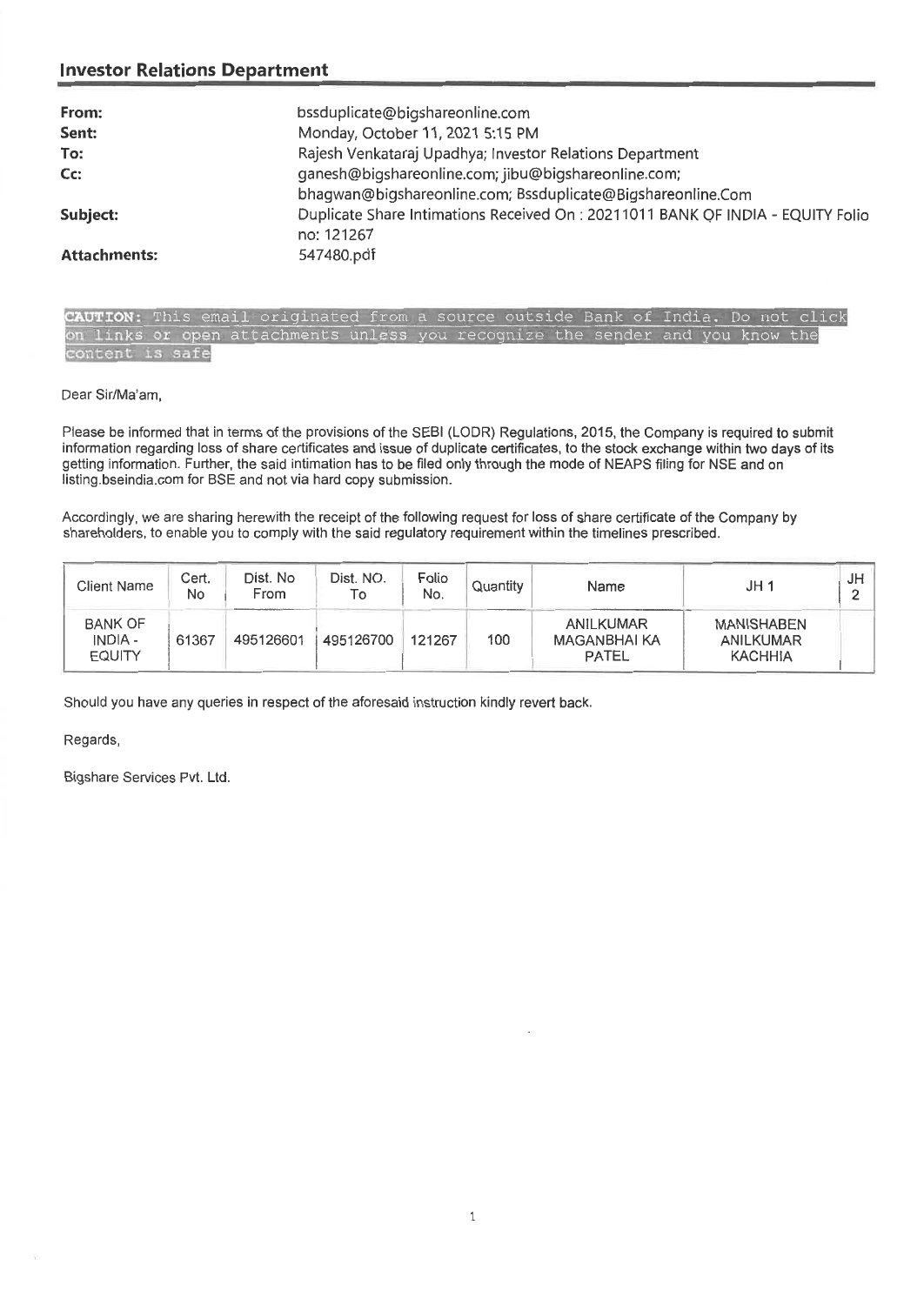Regd. Post ack. Due

Anilkumar Maganbhai KA. Patel

PO/AT CHAKLASHI (Nadiad) (Kheda) 387315, Gujarat

# 547480

M/S Bigshares Services Private Ltd. 1st Floor Bharat Tin Works Building .Opp....Vasant-Oqsis, Makwana Road, ISIGSHARE SMOTOF MUTHBOL 400059 Subject to Verification

Unit: Bank of India

Ref.: Regd. Folio No. 121267

Dear Sirs,

**4** 

 $\begin{array}{c} \text{S,} \\ \text{S,} \\ \text{S,} \end{array}$  is to inform you that of late, while checking my records/documents for accounting purpose, I traced only the xerox copy of Sinn. share certificate No 00061367 Distinctive Nos 495126601 to 495126700 (100 Shares). To this, for getting the original copy of this share certificate, I rechecked the entire such records/documents thoroughly, but I did not get

the original ones. To this, I now earnestly request you to kindly look into this matter at your end and by chance if the original copy of this S. C. is lying/pending at your end, kindly arrange to send me the same at an early date. If not, I shall be obliged if you let me know the procedure to be followed in order to get the duplicate copy from you.

Moreover, in view of the above circumstances, kindly also let me provide the details of necessary documents with format, to be executed by me.

I am sorry for the inconvenience caused to you in this due to above demand.

Awaiting your early response.

In the meantime, thanking you in anticipation of your full cooperation in this.

Yours faithfully

(Anilkumar Maganbhai Ka. Patel)

P.S.:

Kindly note that I have my Demat A/C with HDFC Bank Limited DP of Central Depository Services (I) Ltd. Ref DPID 13012400 client ID 05243328. This is for your information please.



 $\mathbf{y}^{\infty}$  .  $\mathbf{y}$  :

624, Pandya Pole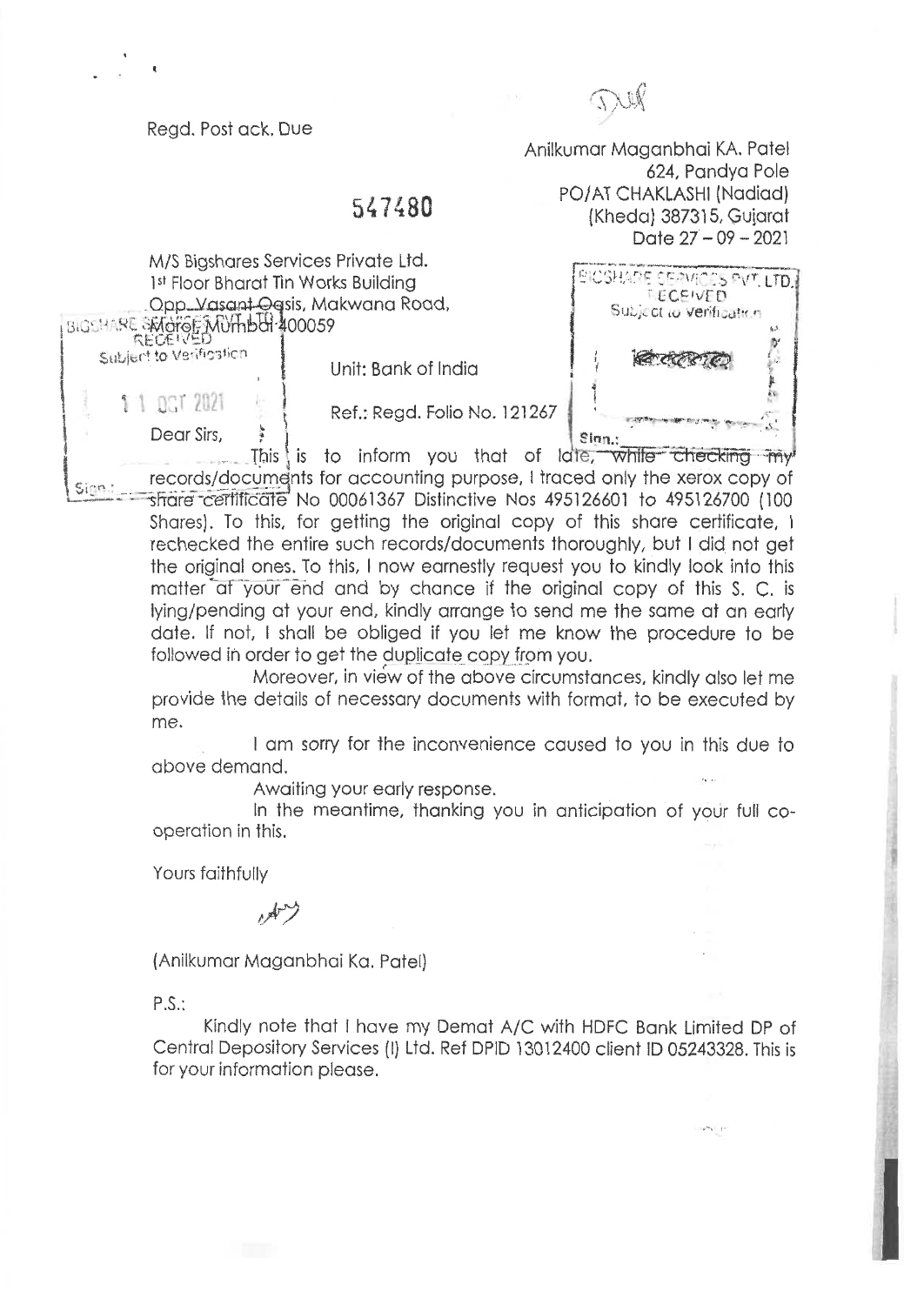| From:               | bssduplicate@bigshareonline.com                                                |
|---------------------|--------------------------------------------------------------------------------|
| Sent:               | Monday, October 11, 2021 5:17 PM                                               |
| To:                 | Rajesh Venkataraj Upadhya; Investor Relations Department                       |
| Cc:                 | ganesh@bigshareonline.com; jibu@bigshareonline.com;                            |
|                     | bhagwan@bigshareonline.com; Bssduplicate@Bigshareonline.Com                    |
| Subject:            | Duplicate Share Intimations Received On: 20211011 BANK OF INDIA - EQUITY Folio |
|                     | no: 146578                                                                     |
| <b>Attachments:</b> | 547481.pdf                                                                     |

**UTION:** This email originated from-6 source outside Bank of India. Do not click on links or open attachments unless you recognize the sender and you know the content is safe

Dear Sir/Ma'am,

Please be informed that in terms of the provisions of the SEBI (LODR) Regulations, 2015, the Company is required to submit information regarding loss of share certificates and issue of duplicate certificates, to the stock exchange within two days of its getting information. Further, the said intimation has to be filed only through the mode of NEAPS filing for NSE and on listing.bseindia.com for BSE and not via hard copy submission.

Accordingly, we are sharing herewith the receipt of the following request for loss of share certificate of the Company by shareholders, to enable you to comply with the said regulatory requirement within the timelines prescribed.

| <b>Client Name</b>                         | Cert.<br>No | Dist. No<br>From | Dist. NO.<br>To | Folio<br>No. | Quantity | Name                                                 | JH <sub>1</sub>                              | JH. |
|--------------------------------------------|-------------|------------------|-----------------|--------------|----------|------------------------------------------------------|----------------------------------------------|-----|
| <b>BANK OF</b><br>INDIA -<br><b>EQUITY</b> | 86678       | 497657701        | 497657800       | 146578       | 100      | <b>SHOBHANA</b><br><b>YESHWANT</b><br><b>GADEKAR</b> | <b>YESHWANT</b><br>RAJARAM<br><b>GADEKAR</b> |     |

Should you have any queries in respect of the aforesaid instruction kindly revert back.

#### Regards,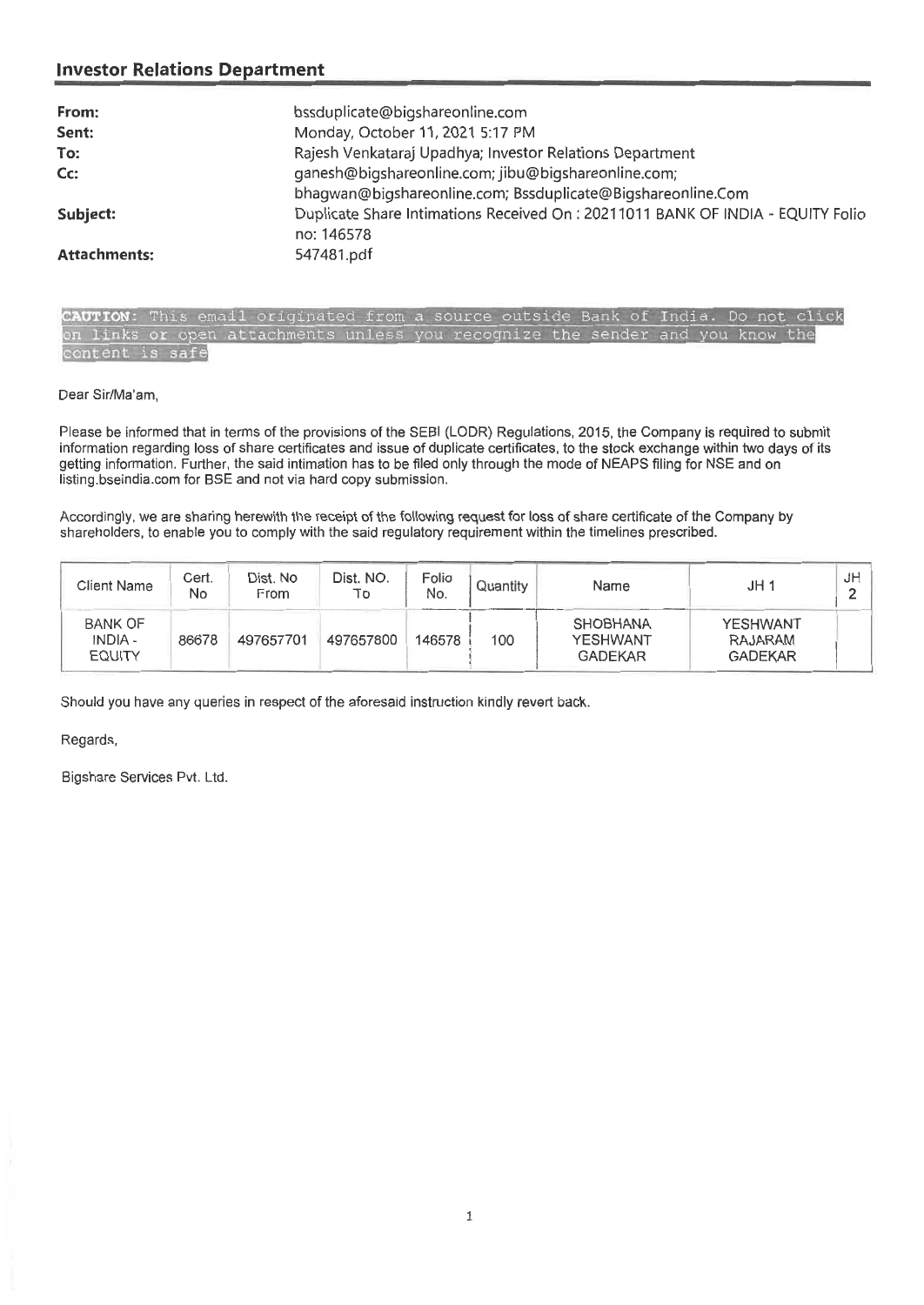0910202120 **C.146Soi4Ate. c) Date Page**  BIGSHARE SERVICES PVT. LTD.<br>RECEIVED. Subject to Verification  $S_{\text{nu}}$ <sup>+</sup> Suobhana Gadekap A '103 BSES Friende <sup>4</sup>II ET 2021  $CHS L+d, L.T.$  Road Gorci Borinali (w) Gign.  $m$ unbai - 400092 **547481**  Jul Dalé: October 6, 2021  $\circ$ BICSHARE SERVICLS PVT. LTD. The Registrar, Showe Dept. **RECEIVED** Subject to Verification Bank of India 10404M  $\frac{1}{k^2}$ Munitai Dear fir, ,-..... . Sign.: Jean duplicali Shore Centificate 1 This is to important I have<br>huisplaced the original Sham Centifical Mio. 00086678, Folio Mo: 146578 (TTO. A Slaves: 100) Distinctive Mos. 49 + 497657701 15 49 7657800  $\ldots$  - <u>Isang</u>it. I therefor ryncet to bindly issue of Snet Suppliana Gadeleas and Shi'leshwart <u>thajalam Gadekas.</u><br>I enclose herewith the copies of my ad Laas and pancard centificali as alattu photocopy of share certificali for necessary Thanking you. Your faithfully 4 Supphana Yeehivant Gadekal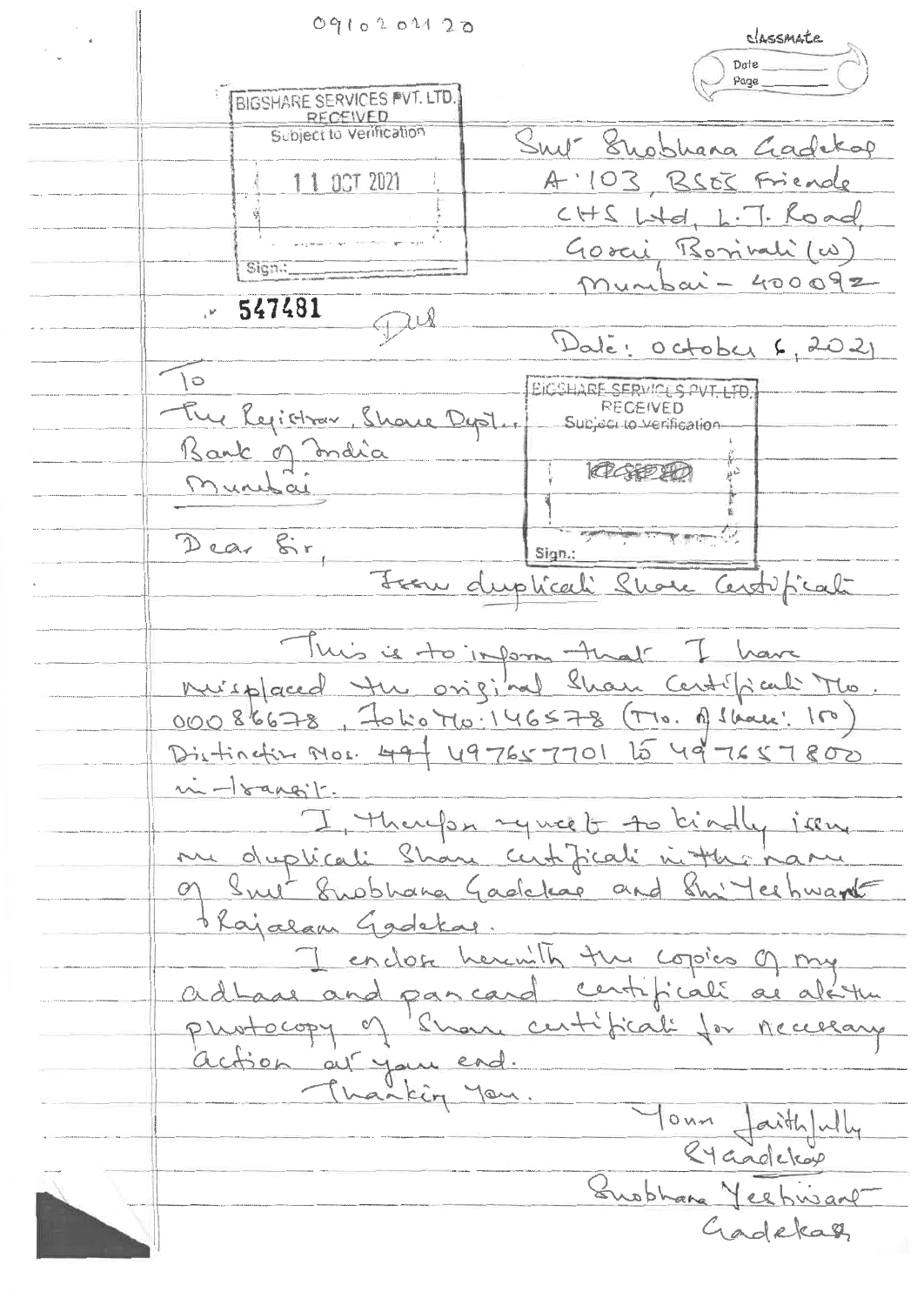| From:               | bssduplicate@bigshareonline.com                                                |
|---------------------|--------------------------------------------------------------------------------|
| Sent:               | Monday, October 11, 2021 5:20 PM                                               |
| To:                 | Rajesh Venkataraj Upadhya; Investor Relations Department                       |
| Cc:                 | ganesh@bigshareonline.com; jibu@bigshareonline.com;                            |
|                     | bhagwan@bigshareonline.com; Bssduplicate@Bigshareonline.Com;                   |
|                     | Bssduplicate@Bigshareonline.Com                                                |
| Subject:            | Duplicate Share Intimations Received On: 20211011 BANK OF INDIA - EQUITY Folio |
|                     | no: 110331                                                                     |
| <b>Attachments:</b> | 547482.pdf                                                                     |

**UTION:** This email originated from a source outside Bank of India. Do not click **n** links or open attachments unless you recognize the sender and you know the ontent is safe

Dear Sir/Ma'am,

Please be informed that in terms of the provisions of the SEBI (LODR) Regulations, 2015, the Company is required to submit information regarding loss of share certificates and issue of duplicate certificates, to the stock exchange within two days of its getting information. Further, the said intimation has to be filed only through the mode of NEAPS filing for NSE and on listing.bseindia.com for BSE and not via hard copy submission.

Accordingly, we are sharing herewith the receipt of the following request for loss of share certificate of the Company by shareholders, to enable you to comply with the said regulatory requirement within the timelines prescribed.

| Client Name                      | Cert.<br>No | Dist. No<br>From | Dist. NO.<br>То | Folio<br>No. | Quantity | Name                         | JH 1                            | JH |
|----------------------------------|-------------|------------------|-----------------|--------------|----------|------------------------------|---------------------------------|----|
| BANK OF INDIA -<br><b>EQUITY</b> | 50431       | 494033001        | 494033100       | 110331       | 100      | RAVJI RATNA<br><b>MEPANI</b> | KANTABEN RAVJI<br><b>MEPANI</b> |    |

Should you have any queries in respect of the aforesaid instruction kindly revert back.

Regards,